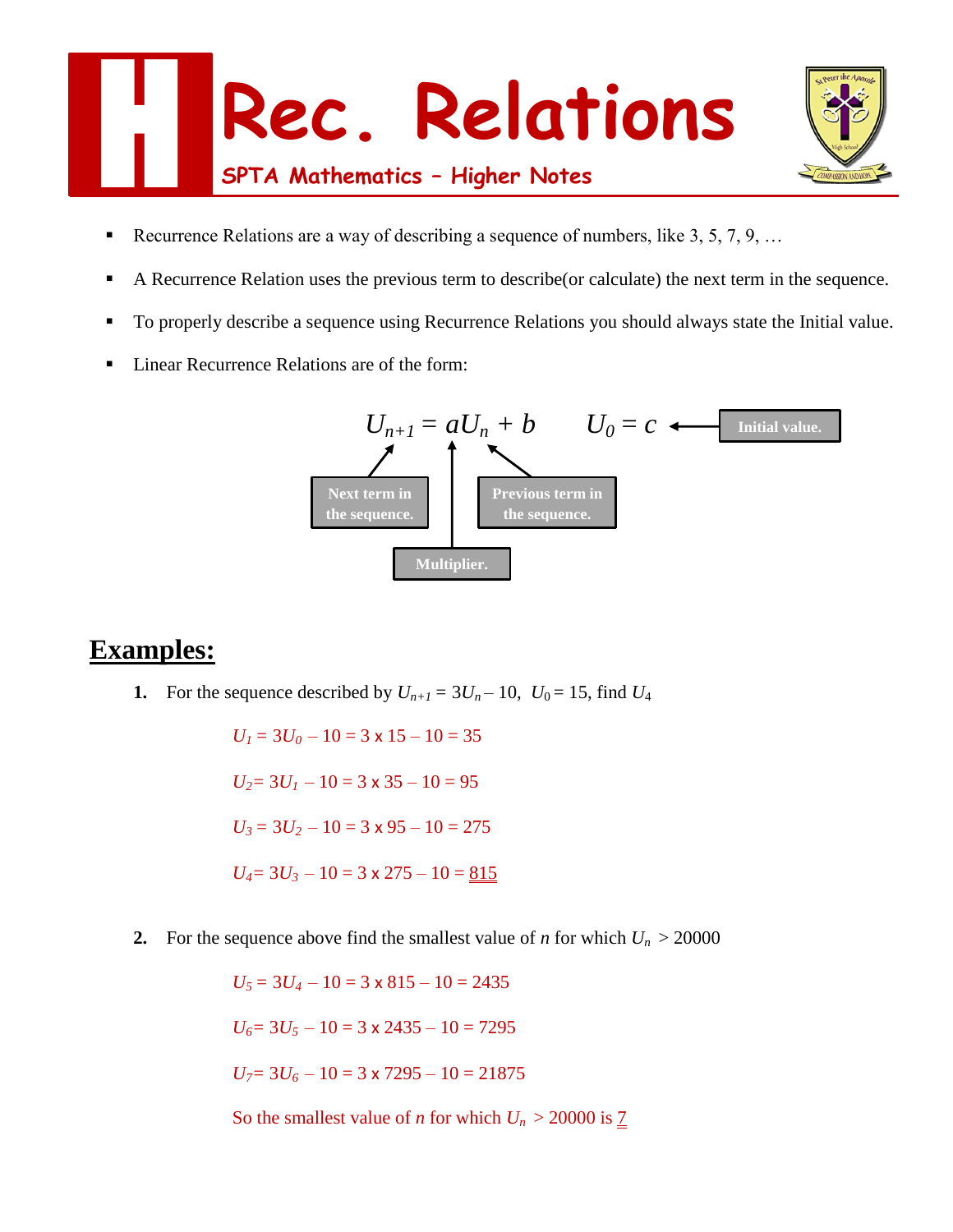**3.** A patient is receiving treatment in Hospital.

She receives injections of a drug to help her condition every 4 hours.

She receives the first injection of 100ml at Midday on Monday.

Every 4 hours 30% of the drug leaves the bloodstream and a further 25ml is administered.

**a)** Construct a Recurrence Relation to describe the amount of the drug in her system at anytime:

30% of drug leaves bloodstream so 70% left:  $70\% \rightarrow 0.7$  $U_{n+1} = 0.7U_n + 25$ ,  $U_0 = 100$ **This does NOT need to be written**

**b)** Use the Recurrence Relation to find the amount of the drug left in the blood after 24 hours:

| 4pm:    | $U_1 = 0.7U_0 + 25 = 0.7$ x $100 + 25 = 95$                        |                                       |
|---------|--------------------------------------------------------------------|---------------------------------------|
| 8pm:    | $U_2 = 0.7U_1 + 25 = 0.7 \times 95 + 25 = 91.5$                    |                                       |
|         | Midnight: $U_3 = 0.7U_2 + 25 = 0.7 \times 91.5 + 25 = 89.05$       |                                       |
| 4am:    | $U_4 = 0.7U_3 + 25 = 0.7$ x 89.05 + 25 = 87.335                    |                                       |
| 8am:    | $U_5 = 0.7U_4 + 25 = 0.7$ x $87.335 + 25 = 86.1345$                |                                       |
| Midday: | $U_4 = 0.7U_3 + 25 = 0.7 \times 86.1345 + 25 = 85.29415$           |                                       |
|         | So after 24 hours there will be $85.29$ ml of drugs in her system. | <b>Always explain</b><br>vour answer. |

## **Limits:**

- As *n* tends to infinity, usually written as  $n \to \infty$ , the terms in a sequence will do one of 3 things:
	- o Continue to get larger and larger heading towards Infinity
	- o Continue to get smaller and smaller heading towards negaitive infinity.
	- o Converge towards a value, called a **LIMIT**.
- We are often asked to consider these convergent sequences.
- A Sequence given by  $U_{n+1} = aU_n + b$ ,  $U_0 = c$  will converge to a limit when:  $-1 < a < 1$
- The limit is **NOT** dependant on the Initial Value.
- The Limit can be calculated in 2 ways, Algebraicly or using the formula:  $L = \frac{b}{\epsilon}$  $1-a$
- Choose the method you prefer, the formula is not given on the Formulae Sheet in the exam.
- Questions will either ask: "Calculate the Limit" or "describe what happens in the long term" or something similar.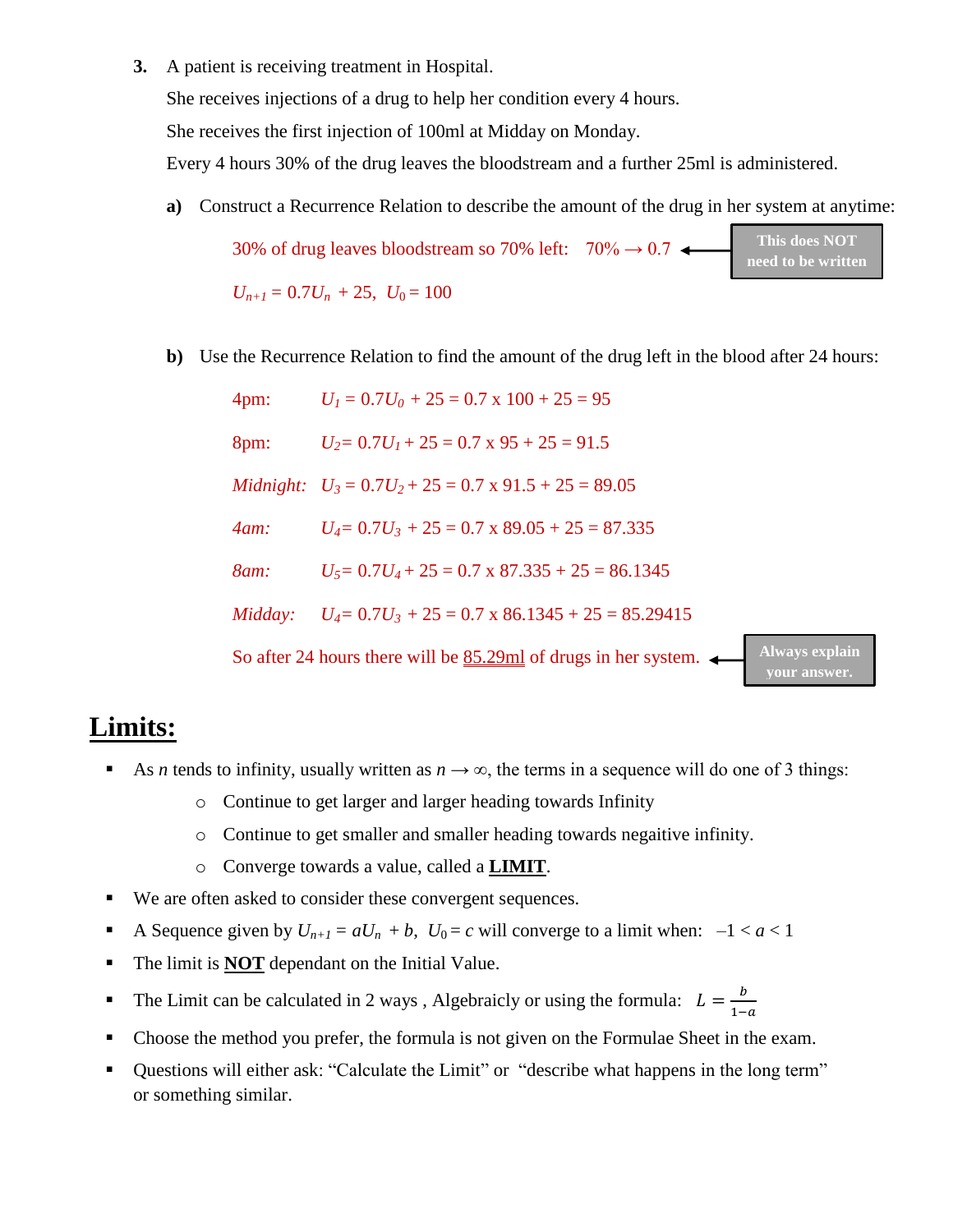## **Examples:**

**4.** Calculate the Limit for the sequence in Example 3 above.

A limit exists since  $-1 < 0.7 < 1$ , Let *L* be the Limit.

| <b>Algebraicly</b>              |    | Formula                         |
|---------------------------------|----|---------------------------------|
| $L = 0.7L + 25$                 |    | $L=\frac{b}{1-a}$               |
| $0.3L = 25$                     | OR | $L = \frac{25}{1-0.7}$          |
| $L = \frac{25}{0.3} = 83.33$ ml |    | $L = \frac{25}{0.3} = 83.33$ ml |

So in the long term if the current course of treatment continues the amount of the drug will settle at but not go below 83.33ml. **For Limit Questions** 

- **5.** The population of Deer in Sherwood Forest at the start of 2016 is 300. The population is expected to drop by 8% each year. To combat this fall it is decided to introduce a further 20 deer on the 1<sup>st</sup> of January each year. **always be written.**
	- **a**) How many deer will be in the Forest on the 31<sup>st</sup> December 2019 years.

8% drop in deer population so 92% left:  $92\% \rightarrow 0.92$ 

$$
U_{n+1} = 0.92U_n + 20, U_0 = 300
$$
\n
$$
I^{st} Jan 2017: U_1 = 0.92U_0 + 20 = 0.92 \times 300 + 20 = 296
$$
\n
$$
I^{st} Jan 2018: U_2 = 0.92U_1 + 20 = 0.92 \times 296 + 20 = 292.32
$$
\n
$$
I^{st} Jan 2019: U_2 = 0.92U_1 + 20 = 0.92 \times 292.32 + 20 = 288.9344
$$
\n
$$
3I^{st} Dec 2019: U_3 = 0.92U_2 = 0.92 \times 288.9344 = 265.82 \approx \underbrace{265 \text{ deer}}_{265}
$$

**a statement must** 

## **b)** Over the long term will the population of Deer ever fall below 240 deer?

A limit exists since  $-1 < 0.92 < 1$ , Let *L* be the Limit.

 $L = 0.92L + 20$  $\boldsymbol{b}$  $1-a$  $0.08L = 20$  **OR** 20 1−0.92  $L = \frac{20}{20}$  $\frac{20}{0.08}$  = 250 deer  $L =$ 20  $\frac{20}{0.08}$  = 250 deer **Be very careful when asked to explain your answer.**

In the long term the number of deer in the forest will increase towards but not exceed 250 deer. However the population of deer **will** fail below240 deer to 230 deer just before the 20 new deer are introduced on the  $1<sup>st</sup>$  of January each year.